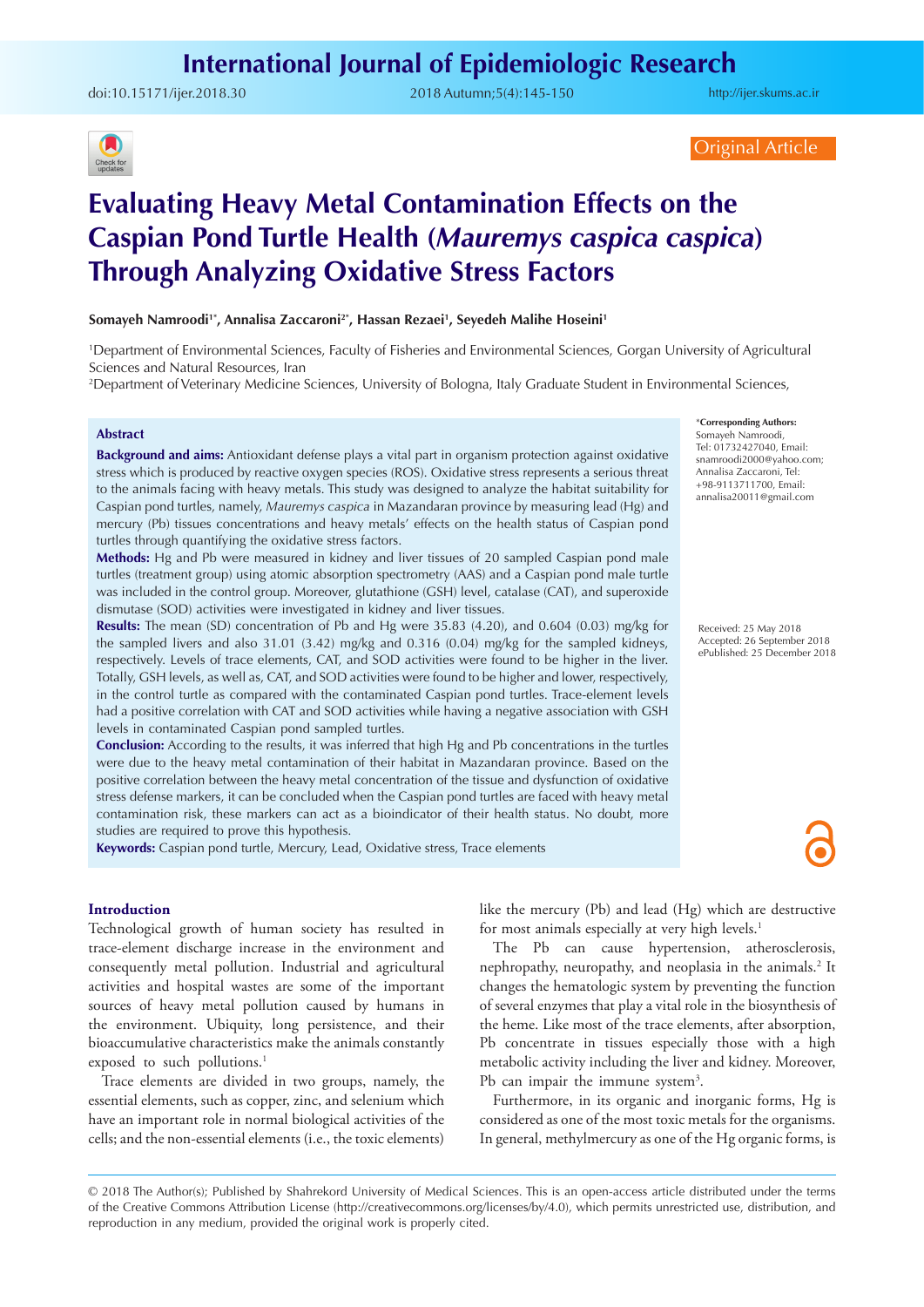more toxic to the animals than the other ones.<sup>4</sup> It suppresses steroid hormones' levels, leading to reduced reproduction in cold-blooded animals such as fish.5,6

Heavy metals diversely affect antioxidant defense by the production of reactive oxygen species (ROS) and impairment in the balance between antioxidant defense and ROS levels.7 High levels of ROS can damage the structure of cells through oxidative damage and may lead to tissue dysfunction.<sup>8,9</sup> Meanwhile, catalase (CAT), superoxide dismutase (SOD), and glutathione reductase (GR) are important members of the antioxidant defense the concentrations and also activities of which change with the production of additional ROS.10 Recently, factors associated with the antioxidant defense such as SOD, CAT, and GR have been introduced as biochemical signs of oxidative stress activities in animals facing with trace-element pollutio.<sup>11,12</sup>

The Caspian pond turtle, *Mauremys caspica*, which is a medium-sized turtle, is common in the Middle East and uses habitats near the source of freshwater such as the lakes, rivers, and brackish water. Caspian pond turtles exist in the North, West, and Southwest of Iran with high numbers. Many factors such as landscape alteration and heavy metal pollution threat their survival.<sup>13</sup>

Although a precise investigation of antioxidant enzymes related to heavy-metal contamination of the animals can provide specific information about the toxic effects of these elements on the health of each species, few studies have examined the impact of trace elements on oxidative stress components in turtles naturally exposed to metals. As turtles are long-living animals and their home range in not so wide, they can be an indicator of heavy metal pollution of their habitat. In this study, the concentrations of Pb and Hg in Caspian pond turtles and also some stress factors were assessed in order to analyze water quality sources in Mazandaran province. Moreover, the possible effects of heavy metals on their health status were evaluated through analyzing the oxidative stress factors.

#### **Materials and Methods**

#### Study Area and Sampling

This study was performed in Mazandaran province, located in the northern part of Iran which is one of the most severely metal polluted areas in Iran. To decrease the effects of sexuality, weight, season, and mating on oxidative stress factor, only 20 male turtles with 20-22 cm size (curved carapace length) from regions with same climate condition and geographic situation were sampled during a short period of time after mating (2014-2017).14

All the sampled turtles were found died because of incidental fisheries captured along the rivers that flow into the Caspian Sea. Samples were only obtained from carcasses for which the time of death could be assessed as <24 hours. Liver and kidney tissues were collected in the laboratory after necropsy.

#### Trace-Element Estimation

To determine the trace-element concentration in kidney and liver tissue samples, wet-tissue weight was measured.

After digestion with concentrated nitric and perchloric acid (1:1), the mixture was slowly boiled for 1 hour (FAO, 1993). The digested samples were analyzed twice to estimate Hg and Pb concentrations with an atomic absorption spectrophotometer (GBC Scientific Equipment, Melbourne, Australia). Negative and positive controls were included as well.

#### Biochemical Analysis

Biomarkers of oxidative stress were measured immediately after sample collection to avoid alteration of the results due to the storage. Kidney and liver tissue samples were homogenized and solved in ice-cold phosphate-buffered saline (pH of 7.4) and sonified with an ultrasonifier by 6 cycles. The homogenate was centrifuged (15 000 x G, 10 minutes, 4°C), and the supernatant was immediately used for enzyme evaluation.<sup>15</sup>

The CAT activity was also determined in supernatants by determining the absorbance variations at 240 nm in a reaction medium containing 10 mM  $H_2O_2$ , and 50 mM sodium phosphate buffer (pH of 7.0). One unit of the CAT activity is defined as the amount of enzyme needed to reduce 1 μM  $H_2O_2$  per minute and the specific activity is reported as units/mg protein $16$ . To analyze the sensitivity and specificity of the protocol, negative and positive samples were included as well.

In addition, the level of SOD activity was determined according to the kit protocol (Sigma-Aldrich, GmbH, Munich, Germany). The xanthine and xanthine oxidase generate superoxide radicals which bind to 2-(4-iodophenyl)- 3-(4-nitrophenol)-5-phenyltetrazolium chloride (INT) and produce a red formazan dye. The SOD activity is measured by inhibition degree of this reaction. One unit of SOD activity is defined as the amount of enzyme needed to inhibit the reaction by 50%.<sup>17</sup>

The GSH and total protein were also measured by the spectrophotometer using bovine serum albumin as the standard protein.<sup>18</sup> Sensitivity and specificity of the process were assessed through negative and positive control.

Statistical analyses were conducted employing the SPSS (statistical package for the social sciences), version 18 and Excel (2010) software. Kolmogorov–Smirnov test was also used to analyze the normality of the results. As all the results were normally distributed, differences in the levels of trace elements and the biomarker values among tissues were measured by *t* test. Moreover, Pearson correlation coefficient was applied to analyze the biomarkers association with Pb and Hg concentration.

## **Results**

#### Concentrations of Pb and Hg in Sample Tissues

Pb concentrations as compared with Hg concentrations were higher in sampled tissues. Besides, higher absorptions of Hg and Pb were detected in the liver rather than kidney tissues (Table 1).

#### Oxidative Stress Factors in Tissues

The GSH mean concentration and mean of SOD and CAT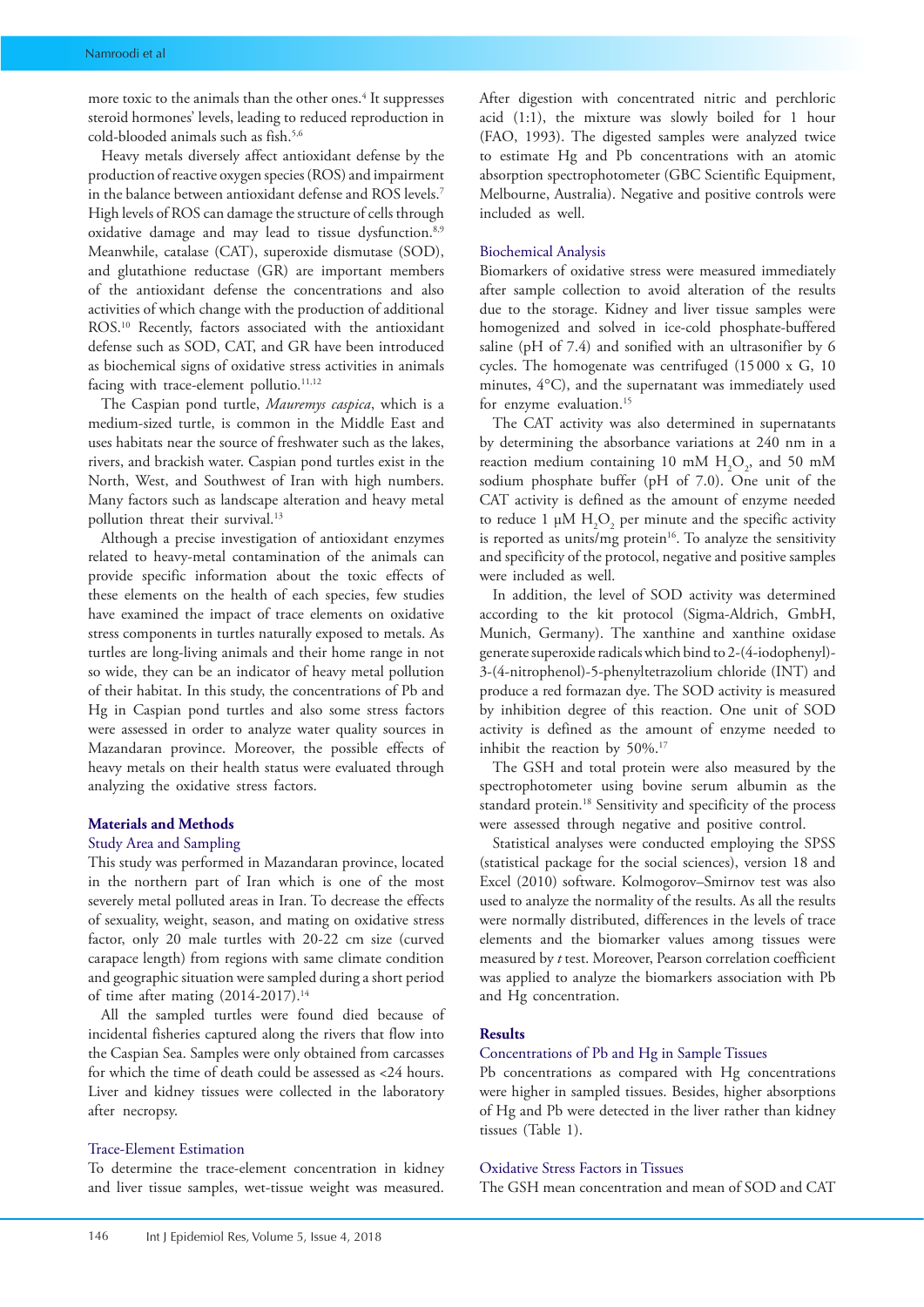activities of kidney and liver tissues are shown in Table 2.

## Correlation Between Oxidative Stress Factors and Heavy Metals

Kidney and liver trace-element concentrations were significantly and positively correlated with CAT and SOD activities but negatively associated with glutathione (GSH) level (Table 3).

#### **Discussion**

As Caspian pond turtles are placed at the upper trophic levels of ecosystems, trace-element contamination data on this species can provide evidence regarding the extent of pollution throughout the food chain and can be a good surrogate for human exposure as well.<sup>19</sup>

As previously mentioned, the mean concentration of Pb and Hg were  $35.83 \pm 4.20$  mg/kg and  $0.604 \pm 0.03$  mg/ kg (in the liver), as well as, 31.01 ± 3.42 mg/kg and 0.316 ± 0.04 mg/kg (in the kidney). Investigating the literature, only one similar study was found on this species in Iran. Yadollahvand et al measured the concentration of some trace elements in the tissues of 15 Caspian pond turtles in Golestan province, which is located in the proximity of Mazandaran province. They reported a mean concentration of 32.4 μG/g d.w. for Pb in the liver tissues. As their results were represented in dry weight, it seems that heavy metal contamination was higher in sampled Caspian pond turtles of this study which means that they were living in more contaminated areas as compared to the species living in the Gharasoo River.<sup>20</sup>

**Table 1.** Hg and Pb Concentrations (ppm) in Kidney and Liver Tissues of 20 sampled Caspian Pond (Mazandaran Province) and Control turtles

| <b>Tissues</b> |             | Metal           |                |  |
|----------------|-------------|-----------------|----------------|--|
|                |             | Hg              | РB             |  |
| Sampled kidney | Mean $(SD)$ | 0.316(0.04)     | 31.01 (3.42)   |  |
|                | Min-Max     | $0.260 - 0.370$ | $25 - 38.7$    |  |
|                | Mean (SD)   | 0.604(0.03)     | 35.83 (4.20)   |  |
| Sampled liver  | Min-Max     | $0.557 - 0.651$ | 27.9-43.7      |  |
| Control kidney | Mean $(SD)$ | $\theta$        | $\overline{0}$ |  |
| Control liver  | Mean (SD)   | $\Omega$        | $\Omega$       |  |

Table 2. Mean Concentrations (SD) of GSH μM/g Level and SOD and CAT Activities (U/g protein) in Sample and Control Turtle Tissues

| <b>Tissues</b>    |           | <b>Antioxidant</b> |             |              |  |
|-------------------|-----------|--------------------|-------------|--------------|--|
|                   |           | <b>CAT</b>         | <b>SOD</b>  | GSH          |  |
| Sampled<br>kidney | Mean (SD) | 305.3 (7.34)       | 7.54(0.92)  | 104.8 (8.20) |  |
|                   | Min-Max   | 270-328            | $6-9$       | 95-120       |  |
| Sampled<br>liver  | Mean (SD) | 255.2 (7.72)       | 3.56(0.79)  | 84.55 (8.08) |  |
|                   | Min-Max   | 245-270            | $2.5 - 5.2$ | 70-102       |  |
| Control<br>liver  |           | 217                | 3.5         | 82           |  |
| Control<br>kidnev |           | 185                | 2.1         | 59           |  |

Besides, there exist some similar studies on other turtle species in the world the results are not exactly comparable with the result of this study. However, such investigations show the important use of turtles as biological indicators of their ecosystems. Seem et al, for example, reported lower concentrations of Hg in liver tissues of the loggerhead  $(2.41 \text{ }\mu\text{G/g})$  and green  $(0.55 \text{ }\mu\text{G/g})$  turtles, respectively. Concentrations of Pb were below the limits in both species.<sup>21</sup>

Storelli et al studied Hg and Pb contamination in loggerhead turtles (i.e., *Caretta caretta*) of the eastern Mediterranean Sea. They observed mean concentration of 0.43 μG/g and 0.16 μG/g (wet weight) for Hg in liver and kidney tissues, respectively. In addition, Pb mean concentrations were found to be low and often below the limit of detection.<sup>22</sup>

As compared with the results of the existing literature, Pb and Hg concentrations in the analyzed tissues were apparently higher than those reported in other freshwater turtle specie.<sup>23-26</sup> Trace-element levels in the tissues and organs of the turtles can be related to many environmental and physiological factors. Thus, differences observed in the current study as compared to those of other similar studies can be the consequence of diet preferences among turtle species as well as different levels of exposure to environmental pollution.27,28

The findings of the present study regarding higher Pb and Hg concentrations in liver tissues are in line with the results of Storelli et al in loggerhead turtles of the eastern Mediterranean Sea.<sup>22</sup> According to some studies, the liver is the main detoxifying and metabolizing organ for many xenobiotics including trace elements. This characteristic can partly explain why the liver has a higher heavy metal concentration rather than kidney.28,29

There is no information on maximum permissible Hg and Pb levels in turtle tissues. Since the health status of the sampled Caspian pond turtles could not be assessed, Hg and Pb contamination effects on sampled animals are not clear. However, as compared with the findings of other similar studies on other freshwater species regarding Pb level, it was found that Pb levels of the liver were several times higher than those found to be correlated with a reduction in white blood cell counts in red-eared sliders in Kentucky, USA.26 Therefore, it is likely that a similar reduction could have been occurred in Caspian pond turtles, increasing their

**Table 3.** Pearson's Correlation Coefficient (r) Between Trace-Element Concentration and Antioxidant Factors in Liver and Kidney of Sampled Caspian Pond Turtles

|        |       | <b>Biomarker</b> |            |            |  |
|--------|-------|------------------|------------|------------|--|
|        | Metal | <b>CAT</b>       | <b>SOD</b> | <b>GSH</b> |  |
| Liver  | Hg    | $0.893**$        | $0.948**$  | $-0.980**$ |  |
| Kidney | Hg    | $0.966**$        | $0.975**$  | $-0.913**$ |  |
| Liver  | Ph    | $0.512*$         | $0.574**$  | $-0.651**$ |  |
| Kidney | Ph    | $0.831**$        | $0.841**$  | $-0.813**$ |  |

SOD, superoxide dismutase; CAT, catalase; GSH, glutathione.

\*Correlation is significant at *P* ˂ 0.05; \*\*Correlation is significant at *P*  $\leq 0.01$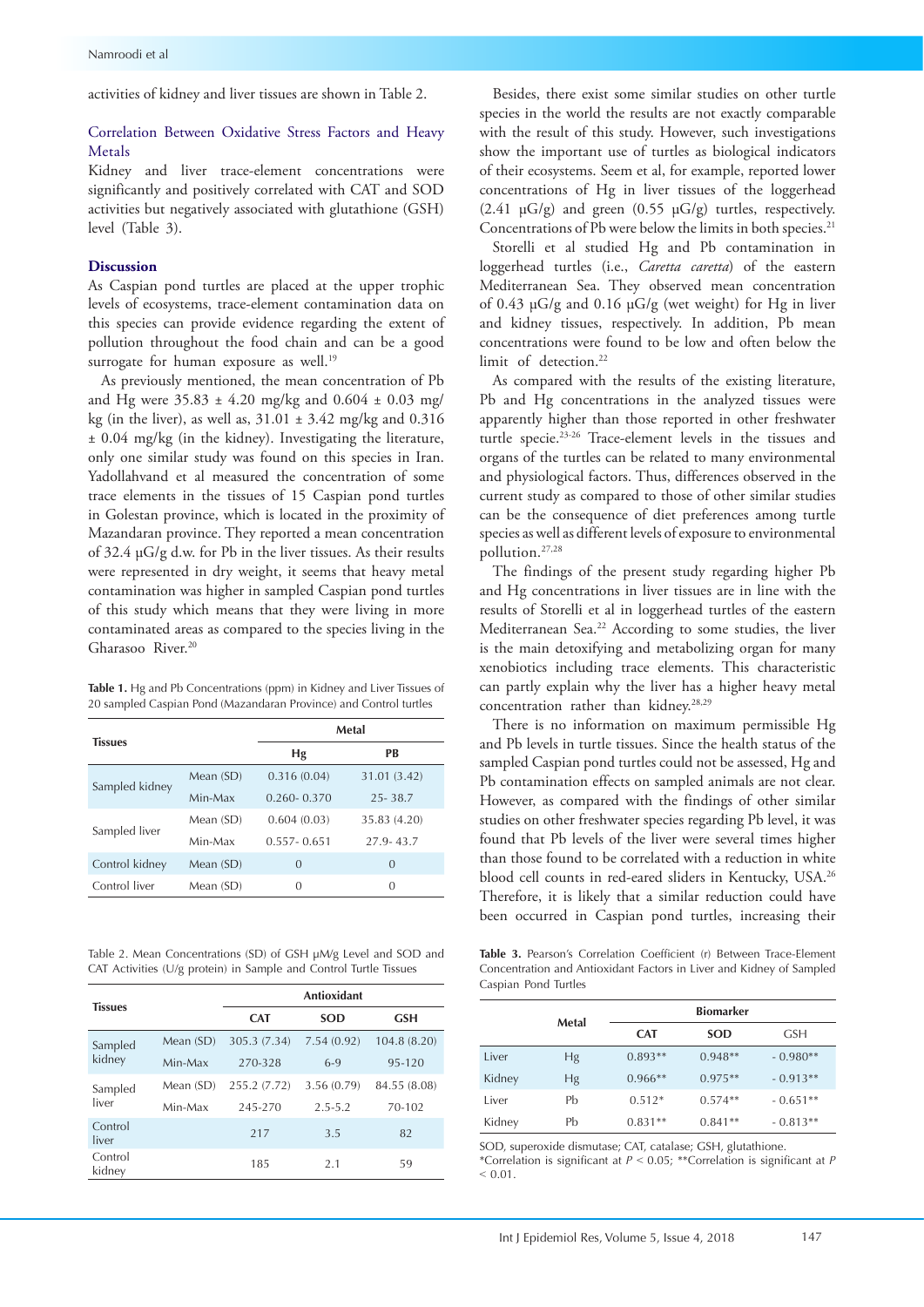susceptibility to the infectious diseases.

Similarly, Hg concentrations are comparable to those observed in snapping turtles from New Jersey (0.6 & 0.39 mg/kg in liver and kidney, respectively) and Maryland (0.9 & 0.44 mg/kg in liver and kidney, respectively), USA. In these turtles, no clear correlation was found between Hg and population reduction. It is said that, high levels of Pb and Hg in Caspian pond turtles can be dangerous, especially in that they can cause severe damage to species' health.<sup>23</sup> Detection of high concentrations of Pb and Hg in internal organs of Caspian pond turtles revealed discharge and presence of these trace elements in their living ecosystem in Mazandaran province, which is characterized by the presence of fruit trees and high agricultural activities<sup>25</sup>. Furthermore, based on these results, it can be concluded that sources of Pb and of Hg contamination in the studied regions were continuous and persisten.<sup>30</sup>

Although there are some published papers respecting heavy metal concentrations in the turtles, there is no basic data on GSH level, as well as, SOD and CAT activities in Caspian pond turtles. The general trends in the current study were an increase in SOD and CAT activities and a decrease in GSH level associated with increasing Pb and Hg concentrations compared with one Caspian pond turtle as the control sample. Oxidative status was also highly related to Hg and Pb levels in kidney and liver tissues.

Correlations between antioxidant enzyme activities and concentrations of Hg and Pb were indicative of physiological sensitivity of Caspian pond turtles to chemicals and protective activity of antioxidant defense. The GSH is a non-enzymatic antioxidant that has been identified in almost all kinds of organisms and its regulation can be affected by heavy metal contamination. Besides, it binds to metals with sulfhydryl groups, thereby prevents them from creating ROS.31,32

If metal concentrations overcome the defensive capability of GSH, then cells also use certain enzymatic antioxidants such as SOD and CAT. The CAT in conjunction with SOD serves as an effective scavenger of ROS that prevents cellular damage. These scientific data can justify higher SOD and CAT activities and reduced levels of GHS in contaminated tissues compared with the control turtle.

Investigations regarding the correlation between the heavy metal concentration and oxidative stress have yielded conflicting results. Some researchers have reported increased oxidative stress factors with high heavy metal concentration while others found no apparent association in this respect.<sup>33-35</sup> As similar research on turtles is very scarce. Accordingly, the results of the present study could only be compared with those of other cold-blooded animals.

Cappello et al, for instance, showed that an increase in Hg level caused depletion of GSH in gills tissues of the wild golden grey mullet, namely, *Liza aurata*. 36 However, Monteiro et al reported that Hg induced a significant increase in GSH levels, as well as, SOD and CAT activities in the livers of neotropical fish.37

Similarly, Hermenean et al analyzed histopathological alterations and oxidative stress in liver and kidney of chubs

(*Leuciscus cephalus*) following exposure to heavy metals. They confirmed a positive correlation between liver and kidney Pb concentrations with SOD and CAT activities and a negative association between Pb concentration and GSH levels in the tissues<sup>38</sup>. Moreover, Hermenean et al found similar results regarding the existence of a positive relationship between Pb concentration in liver and kidney tissues with SOD and CAT activities but a negative correlation between Pb concentration and GSH levels.<sup>36</sup> In the current study it was found that SOD and CAT activities in liver tissues were higher than kidney tissues, showing that liver as compared with kidney had a higher capacity and adaptability to counteract ROS.

Furthermore, in another study by Valdivia et al on basic oxidative stress metabolites in eastern Pacific green turtles (*Chelonia mydas agassizii*), the liver was found to have the highest CAT and GST activities.<sup>39</sup>

It is generally accepted that, the enzymatic antioxidant concentration of the liver is higher than the kidney in the vertebrates.<sup>40</sup> As most metabolic and anabolic actions of the body occur in the liver, larger amounts of peroxides are generated in it. Hence, the liver requires more enzymatic antioxidant to counteract the produced peroxides.<sup>29</sup>

There are many pollutant and pressure factors affecting oxidative stress mechanisms. A number of these factors including exposure to a mixture of heavy metals, age, season, and sex of the organism can modulate a response to oxidative stress<sup>41</sup>. For example, an increase in total SOD levels in muscle and liver tissues (59% & 118% elevations, respectively) were observed in garter snakes (*Thamnophis sirtalis*) following facing with anoxia for 10 hours. This is why sampling was concentrated on a short-time period and males of approximately the same size in this study so that to avoid possible biases due to the modulation of oxidative stress by these factors.<sup>42</sup>

## **Conclusion**

Since it was impossible to analyze all the factors affecting oxidative stress, it cannot be concluded with certainty that Hg or Pb were the only factors that changed the antioxidant defense factors in this study. While some evidence was found in this regard, more dose-dependent field and in vitro studies are needed to identify the exposure levels of Hg and Pb that may cause increased oxidative stress in Caspian pond turtles, as well as determining how to separate the variation caused by pollution exposure from that caused by other ambient factors. Comparing the results of the current study with those of other similar studies revealed that the effects on oxidative status observed in one species cannot be generalized to other species. The results of this study provide basic information about the possible relationship between trace-element contamination and oxidative stress. Nevertheless, more research is required to confirm that antioxidant endpoints can be reliably used as biomarkers to assess the heavy metals risk in Caspian pond turtles.

#### **Ethical Approval**

Not applicable.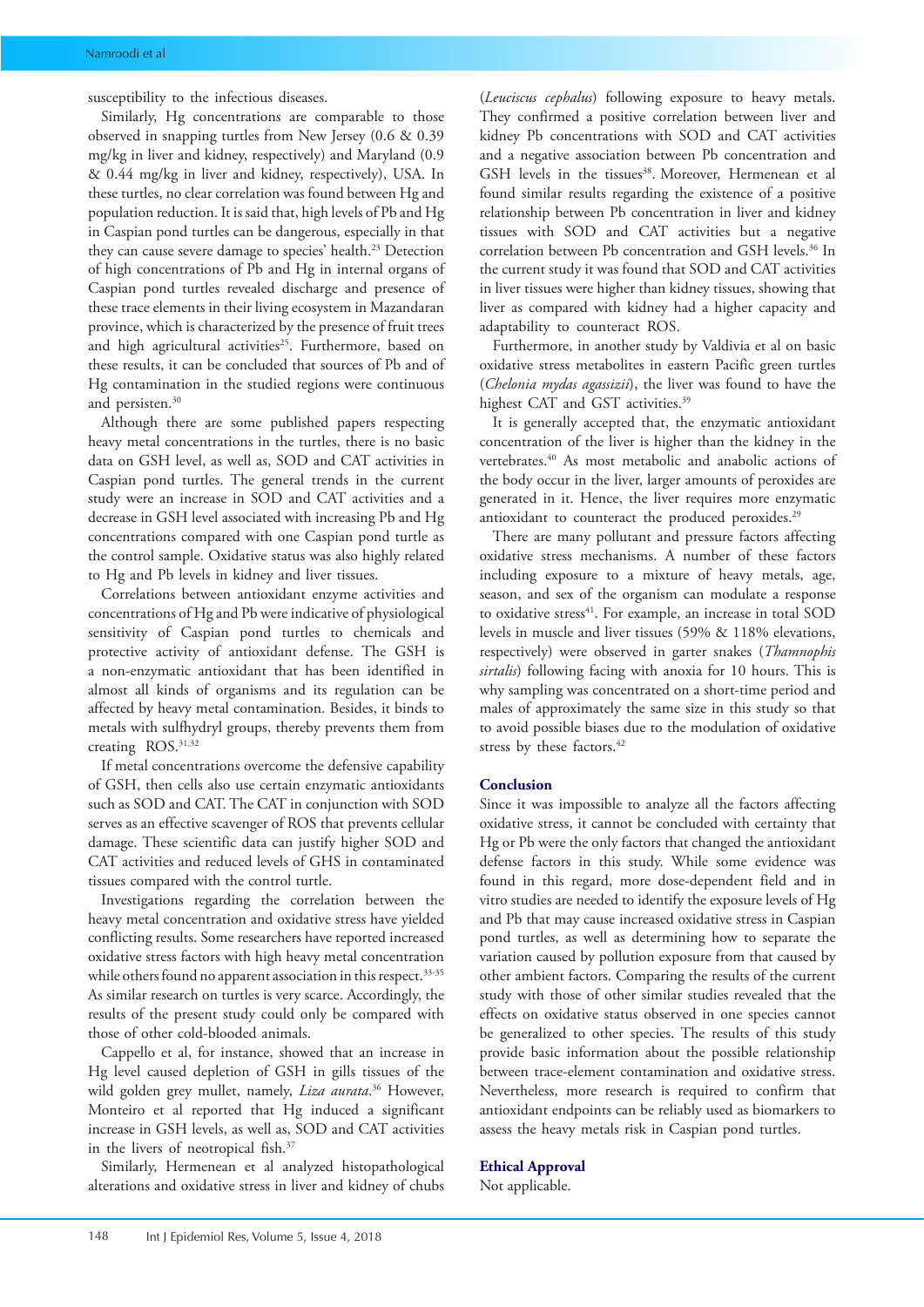### **Conflict of Interest Disclosures**

None.

#### **Funding/Support**

This study has been supported by Gorgan University of Agricultural Sciences and Natural Resources under project number: 95-354-85.

#### **References**

- 1. Blagojevic J, Jovanovic V, Stamenkovic G, Jojic V, Bugarski-Stanojevic V, Adnadevic T, et al. Age differences in bioaccumulation of heavy metals in populations of the black-striped field mouse, *Apodemusagrarius* (Rodentia, Mammalia). Int J Environ Res. 2012;6(4):1045-52. doi: 10.22059/ijer.2012.575.
- 2. Joseph B, George J, Jeevitha MV. Impact of heavy metals and Hsp response. Int J Biosci. 2012;2(9):51-64.
- 3. Vinodhini R, Narayanan M. The impact of toxic heavy metals on the hematological parameters in common carp (*Cyprinus carpio* L.). Iranian J Environ Health Sci Eng. 2009;6(1):23-8.
- 4. Houserova P, Kuban V, Spurny P, Habarta P. Determination of total mercury and mercury species in fish and aquatic ecosystems of Moravian rivers. Vet Med. 2006;51(3):101-10. doi: 10.17221/5527-VETMED.
- 5. Drevnick PE, Sandheinrich MB. Effects of dietary methylmercury on reproductive endocrinology of fathead minnows. Environ Sci Technol. 2003;37(19):4390-6.
- 6. Drevnick PE, Sandheinrich MB, Oris JT. Increased ovarian follicular apoptosis in fathead minnows (*Pimephales promelas*) exposed to dietary methylmercury. Aquat Toxicol. 2006;79(1):49-54. doi: 10.1016/j.aquatox.2006.05.007.
- 7. Halliwell B, Gutteridge JMC. Free Radicals in Biology and Medicine. USA: Oxford University Press; 2015:896.
- 8. Hoffman DJ, Ohlendorf HM, Marn CM, Pendleton GW. Association of mercury and selenium with altered glutathione metabolism and oxidative stress in diving ducks from the San Francisco Bay region. Environ Toxicol Chem. 1998;17(2):167- 72.
- 9. Valavanidis A, Vlahogianni T, Dassenakis M, Scoullos M. Molecular biomarkers of oxidative stress in aquatic organisms in relation to toxic environmental pollutants. Ecotoxicol Environ Saf. 2006;64(2):178-89. doi: 10.1016/j. ecoenv.2005.03.013.
- 10. Shahid M, Pourrut B, Dumat C, Nadeem M, Aslam M, Pinelli E. Heavy-metal-induced reactive oxygen species: phytotoxicity and physicochemical changes in plants. Rev Environ Contam Toxicol. 2014;232:1-44. doi: 10.1007/978-3-319-06746-9\_1.
- 11. Bhattacharyya A, Chattopadhyay R, Mitra S, Crowe SE. Oxidative stress: an essential factor in the pathogenesis of gastrointestinal mucosal diseases. Physiol Rev. 2014;94(2):329- 54. doi: 10.1152/physrev.00040.2012.
- 12. Cortes-Gomez AA, Morcillo P, Guardiola FA, Espinosa C, Esteban MA, Cuesta A, et al. Molecular oxidative stress markers in olive ridley turtles (*Lepidochelys olivacea*) and their relation to metal concentrations in wild populations. 2018;233:156- 67. doi: 10.1016/j.envpol.2017.10.046.
- 13. Kami HG, Hojati V, Rad SP, Sheidaee M. A biological study of the European pond turtle, *Emys orbicularis persica*, and the Caspian pond turtle, *Mauremys caspica caspica*, in the Golestan and Mazandaran provinces of Iran. Zool Middle East. 2006;37(1):21-8. doi: 10.1080/09397140.2006.10638145.
- 14. Olsson MM, Healey M, Perrin C, Wilson MR, Tobler M. Sexspecific SOD levels and DNA damage in painted dragon lizards (*Ctenophorus pictus*). Oecologia. 2012;170(4):917-24.
- 15. Kuo CH, Hook JB. Depletion of renal glutathione content and nephrotoxicity of cephaloridine in rabbits, rats, and mice. Toxicol Appl Pharmacol. 1982;63(2):292-302.
- 16. Ranjbar A, Ghahremani MH, Sharifzadeh M, Golestani A, Ghazi-Khansari M, Baeeri M, et al. Protection by pentoxifylline of malathion-induced toxic stress and mitochondrial damage in rat brain. Hum Exp Toxicol. 2010;29(10):851-64. doi: 10.1177/0960327110363836.
- 17. Pourkhalili N, Hosseini A, Nili-Ahmadabadi A, Hassani S, Pakzad M, Baeeri M, et al. Biochemical and cellular evidence of the benefit of a combination of cerium oxide nanoparticles and selenium to diabetic rats. World J Diabetes. 2011;2(11):204-10. doi: 10.4239/wjd.v2.i11.204.
- 18. Parida P, Mohapatra N, Mohanta L. Effect of cold shock on lipid peroxidation and reduced glutation level of the kidney of hemidactylus flaviviridis Int J Sci Environ Technol. 2013;2(6):1232-7.
- 19. Anan Y, Kunito T, Sakai H, Tanabe S. Subcellular distribution of trace elements in the liver of sea turtles. Mar Pollut Bull. 2002;45(1-12):224-9.
- 20. Yadollahvand R, Kami HG, Mashroofeh A, Bakhtiari AR. Assessment trace elements concentrations in tissues in Caspian pond turtle (*Mauremys caspica*) from Golestan province, Iran. Ecotoxicol Environ Saf. 2014;101:191-5. doi: 10.1016/j. ecoenv.2013.12.028.
- 21. Seem JE, Decious GM. Environmental control system and method. Google Patents; 1999.
- 22. Storelli MM, Storelli A, D'Addabbo R, Marano C, Bruno R, Marcotrigiano GO. Trace elements in loggerhead turtles (*Caretta caretta*) from the eastern Mediterranean Sea: overview and evaluation. Environ Pollut. 2005;135(1):163-70. doi: 10.1016/j.envpol.2004.09.005.
- 23. Albers PH, Sileo L, Mulhern BM. Effects of environmental contaminants on snapping turtles of a tidal wetland. Arch Environ Contam Toxicol. 1986;15(1):39-49. doi: 10.1007/ bf01055247.
- 24. Overmann SR, Krajicek JJ. Snapping turtles (*Chelydra serpentina*) as biomonitors of lead contamination of the big river in missouri's old lead belt. Environ Toxicol Chem. 1995;14(4):689-95. doi: doi:10.1002/etc.5620140417.
- 25. Bishop BE, Savitzky BA, Abdel-Fattah T. Lead bioaccumulation in emydid turtles of an urban lake and its relationship to shell disease. Ecotoxicol Environ Saf. 2010;73(4):565-71. doi: 10.1016/j.ecoenv.2009.12.027.
- 26. Yu S, Halbrook RS, Sparling DW, Colombo R. Metal accumulation and evaluation of effects in a freshwater turtle. Ecotoxicology. 2011;20(8):1801-12. doi: 10.1007/s10646- 011-0716-z.
- 27. Rainbow PS. Trace metal concentrations in aquatic invertebrates: why and so what? Environ Pollut. 2002;120(3):497-507. doi: 10.1016/S0269-7491(02)00238-5.
- 28. Luoma SN, Rainbow PS. Why is metal bioaccumulation so variable? Biodynamics as a unifying concept. Environ Sci Technol. 2005;39(7):1921-31.
- 29. Das K, Chainy GB. Modulation of rat liver mitochondrial antioxidant defence system by thyroid hormone. Biochim Biophys Acta. 2001;1537(1):1-13.
- 30. Amaral MJ, Sanchez-Hernandez JC, Bicho RC, Carretero MA, Valente R, Faustino AM, et al. Biomarkers of exposure and effect in a lacertid lizard (*Podarcis bocagei* Seoane) exposed to chlorpyrifos. Environ Toxicol Chem. 2012;31(10):2345-53. doi: 10.1002/etc.1955.
- 31. Andrews GK. Regulation of metallothionein gene expression by oxidative stress and metal ions. Biochem Pharmacol. 2000;59(1):95-104.
- 32. Pinto E, Sigaud-kutner TCS, Leitao MAS, Okamoto OK, Morse D, Colepicolo P. Heavy metal–induced oxidative stress in algae 1. J Phycol. 2003;39(6):1008-18. doi: 10.1111/j.0022- 3646.2003.02-193.x.
- 33. Isaksson C, Ornborg J, Stephensen E, Andersson S. Plasma glutathione and carotenoid coloration as potential biomarkers